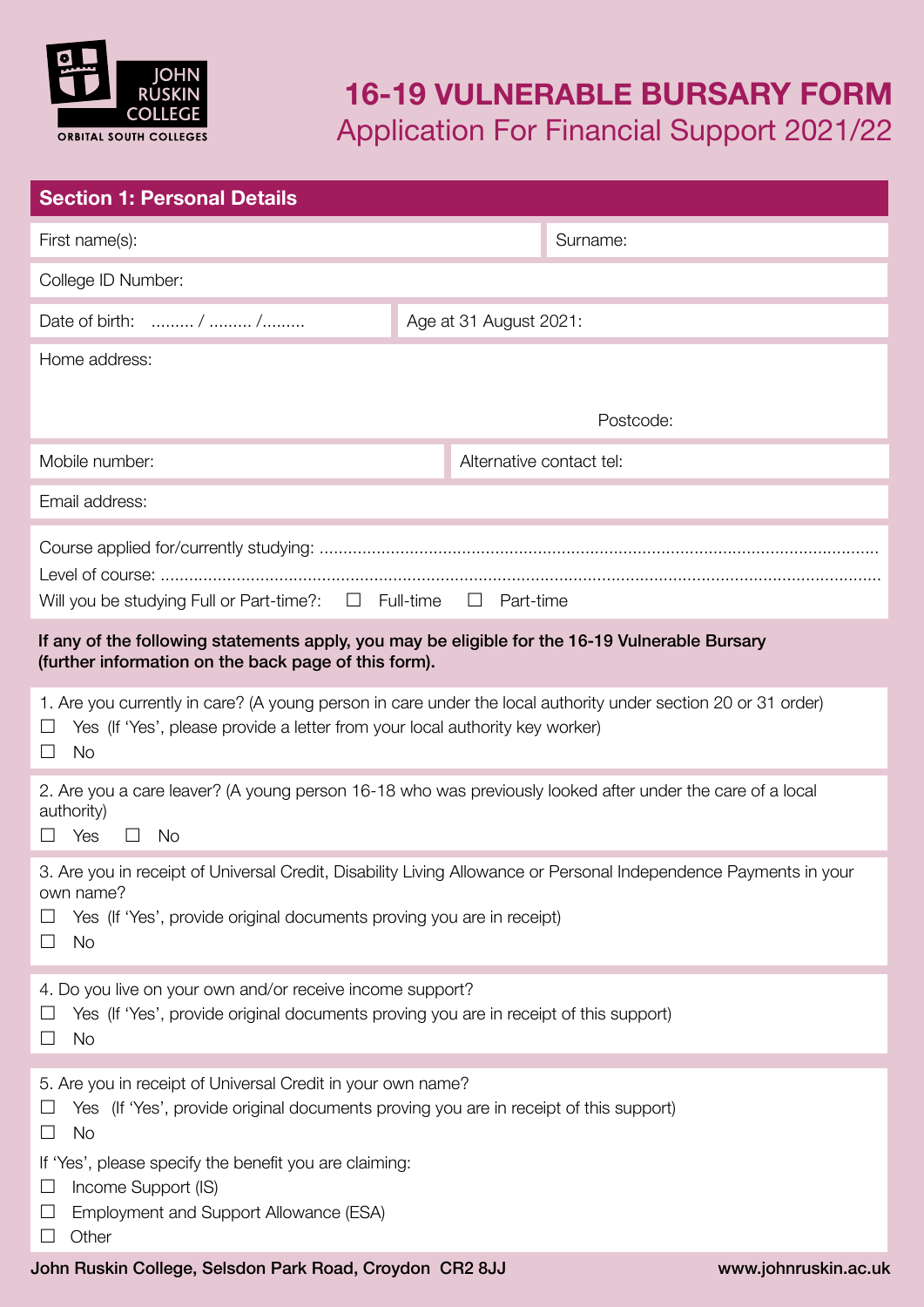| Section 2: What do you need financial support for? |                                                                                           |                                                                                       |  |
|----------------------------------------------------|-------------------------------------------------------------------------------------------|---------------------------------------------------------------------------------------|--|
| Daily cost of<br>travel                            | Which mode of transport do you take?                                                      | $\Box$ Bus<br>$\Box$ Train<br>$\Box$ Other (Please specify)                           |  |
|                                                    | Which route do you use?                                                                   | Train stations:                                                                       |  |
|                                                    | Which student travel card do you have?                                                    | $\Box$ 16+ Zip Oyster Card<br>$\Box$ 18+ Oyster Card<br>$\Box$ Other (Please specify) |  |
|                                                    | What are your daily travel costs?                                                         |                                                                                       |  |
| Essential course<br>costs                          | Do you require essential uniform/protective clothing?<br><b>No</b><br>Yes<br>$\mathsf{I}$ | Approximate cost:                                                                     |  |
|                                                    | Do you require essential equipment or books?<br><b>No</b><br>Yes                          | Approximate cost:                                                                     |  |
|                                                    | Does your course have a resource fee?<br>Yes<br>No                                        | Cost:                                                                                 |  |

### **Section 3: Student Bank Account Details**

- You should check that your account can accept BACS payments
- We will use these details to pay any support directly to you such as travel or reimbursement for essential course costs
- Please note any bursary payments will only be made to the student's bank account

| Account number (8 digits):         |
|------------------------------------|
| Sort code (6 digits): $\Big \Big $ |
|                                    |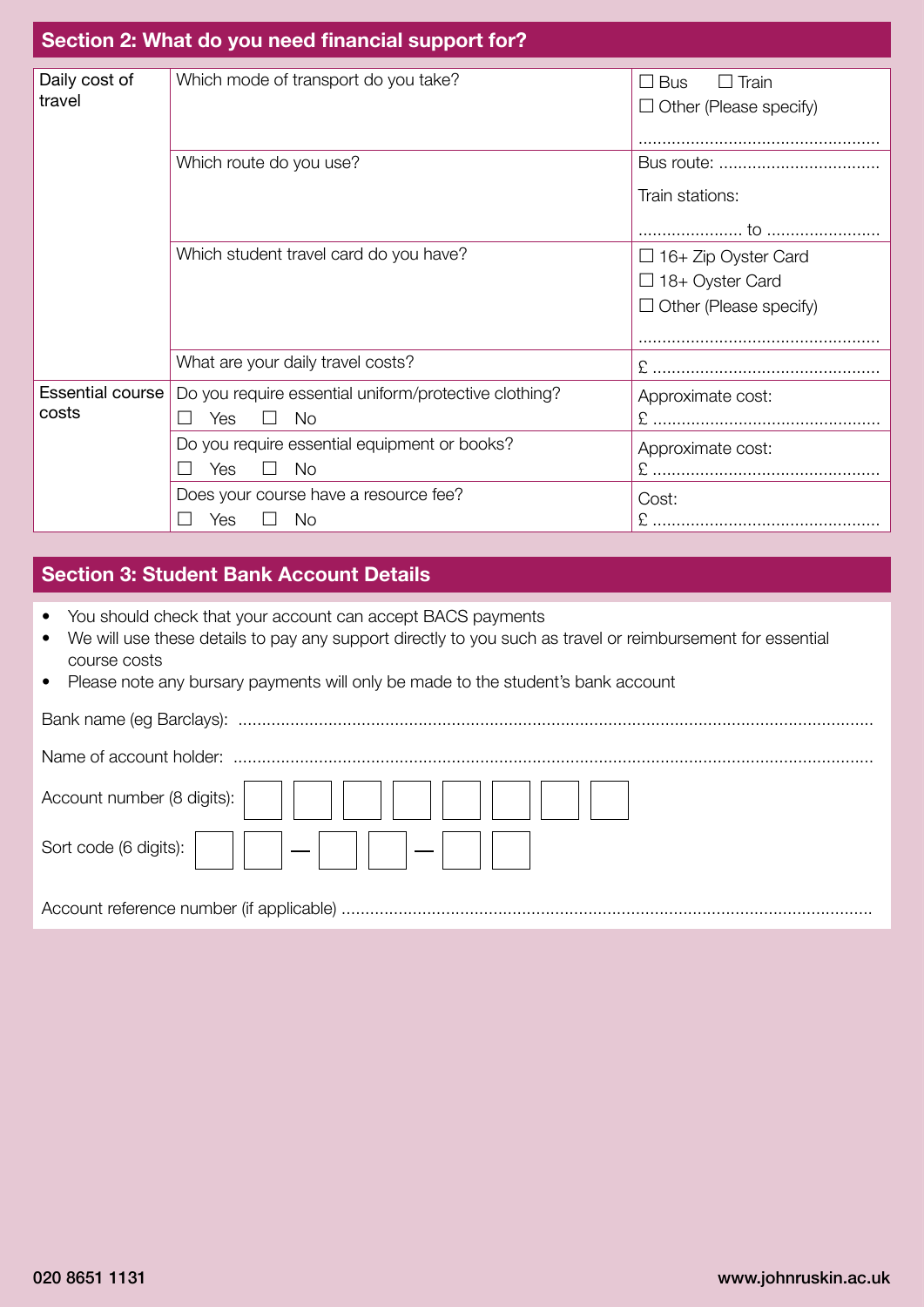#### **Section 4: Proof of Income**

Please submit photocopied proof of income for each parent or guardian in your household. Original documents cannot be returned and missing information may delay your application.

| Type of income                      | <b>Evidence required</b>                                                                   | Tick |
|-------------------------------------|--------------------------------------------------------------------------------------------|------|
| Disability Living Allowance (DLA)   | Relevant paperwork (dated within the last 3 months)<br>showing entitlement and amount paid |      |
| Income support                      | Entitlement letter (dated within the last 3 months)                                        |      |
| Personal Independence Payment (PIP) | Relevant paperwork (dated within the last 3 months)<br>showing entitlement and amount paid |      |
| Section 20 or 31                    | Relevant paperwork                                                                         |      |
| Universal Credit                    | Relevant paperwork (dated within the last 3 months)<br>showing entitlement and amount paid |      |

#### **Section 5: Conditions of the Bursary**

In return for financial support, we expect you to attend 100% of all your classes, keep up-to-date with your work and behave appropriately in class, in College and the surrounding environment. We will contact your tutors regularly to monitor your attendance and progress throughout the year. Failure to meet these conditions may result in bursary support being temporarily or permanently stopped. Amounts will be reclaimed if misuse/misinformation or absence is identified for amounts already paid. The bursary will be assessed on an individual basis and used depending on needs, circumstances and the funding available.

#### **Section 6: Declaration**

I declare that to the best of my knowledge the information I have given is a true and correct record and I give my consent to John Ruskin College processing this information in accordance with General Data Protection Regulation (GDPR) and the Data Protection Act 2018.

I understand that some of the information requested will be stored and may be made available to the Education and Skills Funding Agency (ESFA), on behalf of the Secretary of State for the Department of Education (DfE). For the purposes of the Data Protection Act 2018, the DfE is the data controller for personal data processed by the ESFA. Your personal information is used by the DfE to exercise its functions and to meet its statutory responsibilities, including under the Apprenticeships, Skills, Children and Learning Act 2009 and to create and maintain a unique learner number (ULN).

I have attached the required documentation to this application. I understand that John Ruskin College will check this information and I will inform the college straight away if my circumstances change. I understand that my course tutor will be asked on a regular basis about my attendance, behaviour and academic performance in order to meet the conditions of the bursary outlined above. All funds received must be used for the specified reason i.e. travel. Any misuse of bursary funds may result in future payments being stopped and recovery of any payments already made.

| <b>Student signature:</b> | Dalc. |  |
|---------------------------|-------|--|

We will decide on the level of financial support we can offer by assessing each student's needs at the College and the funds available in the scheme. Failure to provide any information requested could result in a delay in confirming the financial support available to you. Please be aware that if you have deliberately provided inaccurate information for this application, which will be subject to external audit, you will be required to repay the funds.

Once completed, please return this form to the Student Bursary Adviser in Client Services in a sealed envelope with copies of supporting documentation.